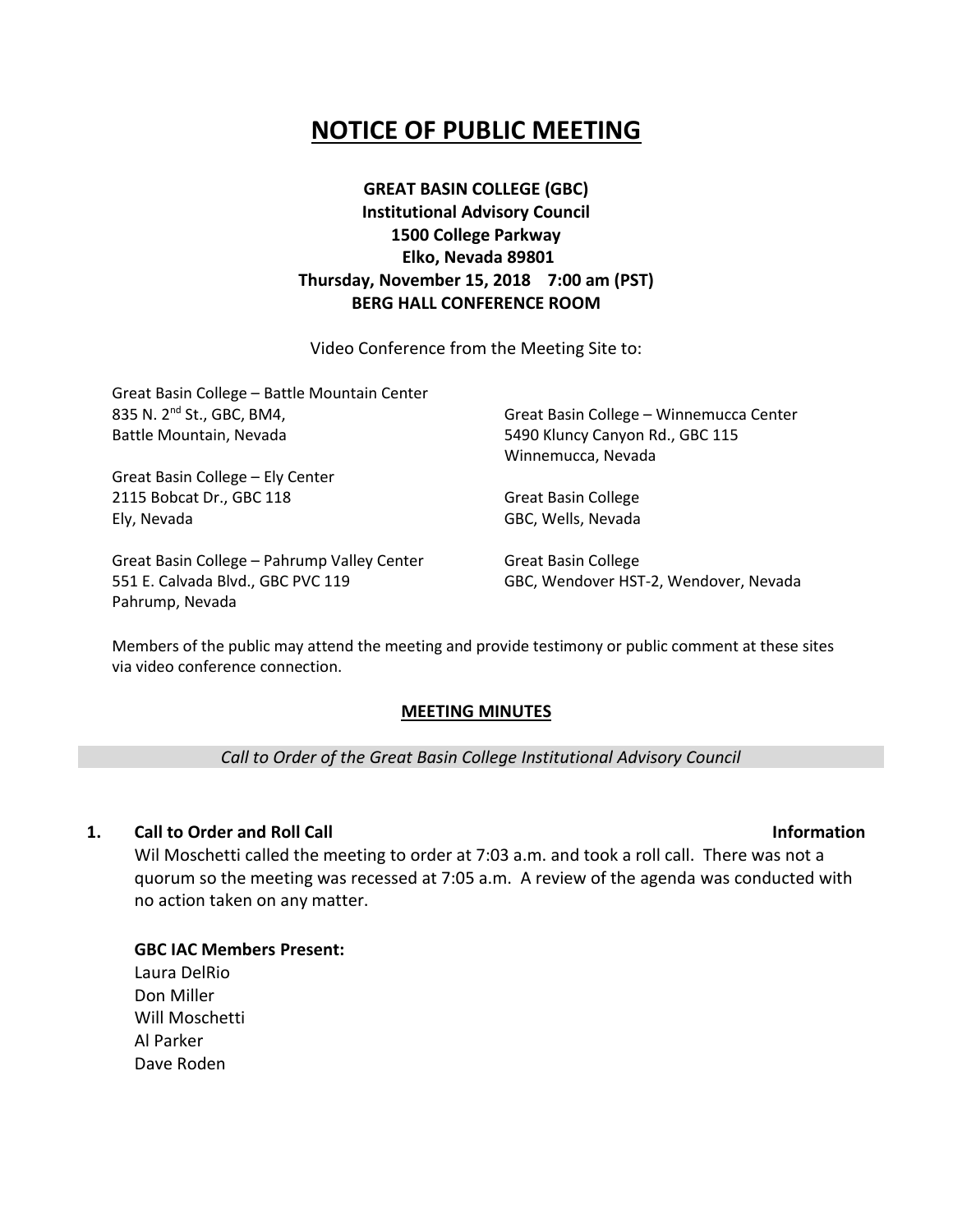### **GBC IAC Members Absent**:

Hugh Collett Vince Juaristi Caroline McIntosh Chris Melville Jolene Supp

### **Others in Attendance:**

John Albrecht Joyce Helens Robert Hannu Nate MacKinnon Matt McCarty Mardell Wilkins

### **2. Public Comment** *(see foregoing notation regarding public comment)* No call for public comment.

GBC Institutional Advisory Council will review, recommend changes, and/or approve the minutes of the GBC IAC meeting on September 20, 2018 and the Joint Meeting of the GBC IAC and GBC Foundation Trustees on July 18, 2018. No action taken on this item.

# **4 Membership of the GBC IAC Information/For Possible Action**

The GBC IAC needs members who are active and willing to attend meetings. Wil said he has no problem filling in for now running the meetings, but he does not want to be the Chair.

# **5. Board of Regents' Community College Committee Meeting and the IAC Chairs Meeting Update**

Nate Mackinnon was asked to talk about the Community College Committee (CCC) meeting at the end of August. There were presentations that occurred from a number of institutions. Board committees are undergoing a change and being made smaller. The chair of the CCC Regent Anderson is rotating off the committee in December. The new chair has not been announced. Once the new Regents are on board in January there will be 3 new regents beginning in January. There was a presentation on part-time students' success rate. Across the four community colleges 73% of the students were part-time. Our numbers are not different from the national average for part time graduation rates. There was also a presentation on all of the financial aid programs and the differences.

### **6. GBC IAC Member Reports Information**

# **3. Approval of Minutes Information/For Possible Action**

**Information** 

**Information**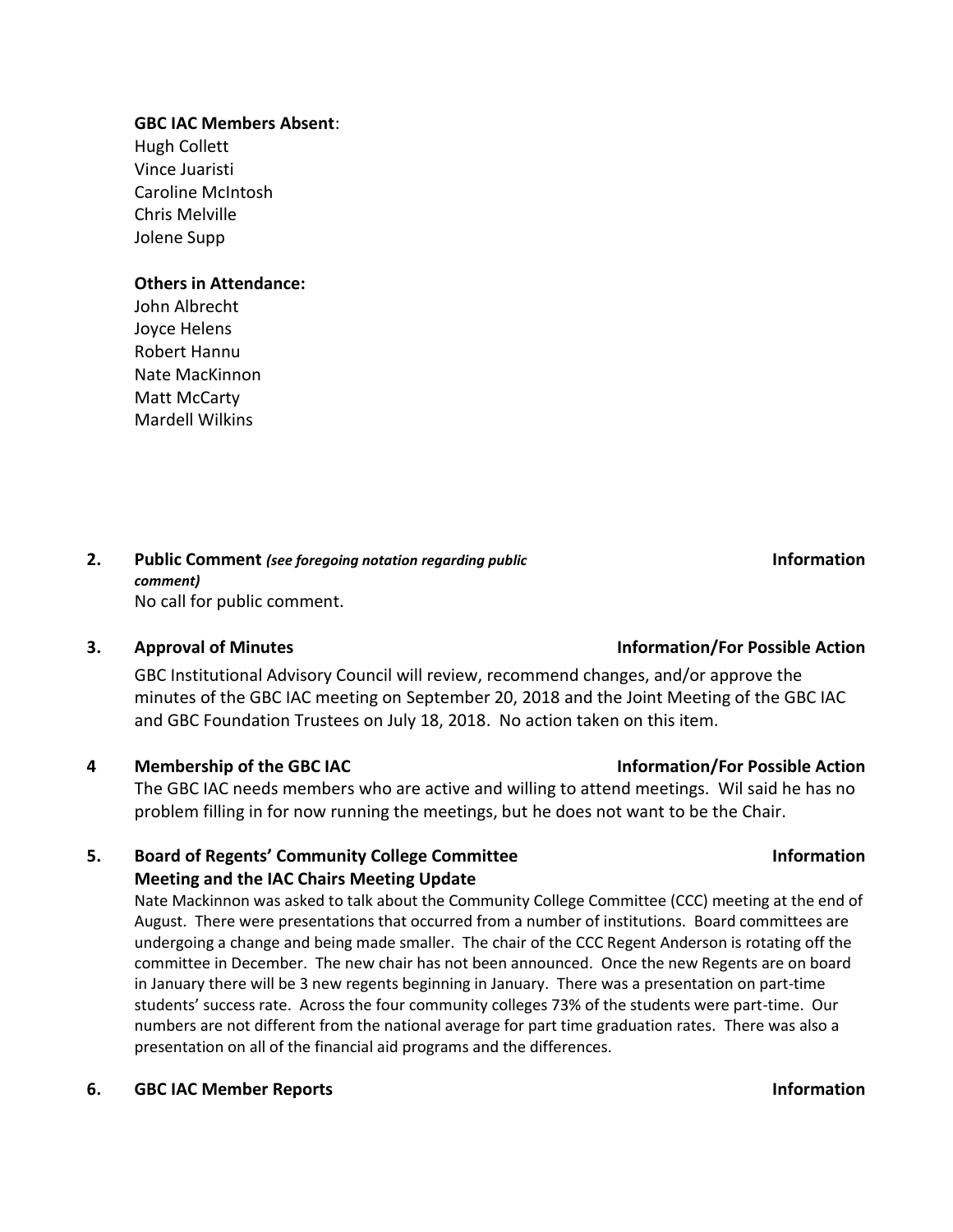Each member of the GBC IAC will be given an opportunity to report on issues of importance.

Dave Roden talked about the success of the dual credit program. It is increasing in numbers in his area.

Al Parker talked about Valley Electric's support of the college. They have hired a new CEO. Angela Evans was formally the executive vice president of operations for Valley Electric and is now CEO. It's important going forward to keep in contact and continue to develop the relationship as Valley Electric has a major commitment to the communities they serve.

## **7. Superintendents' Update Information** No report.

# **8. GBC Foundation Update –** *Matt McCarty* **Information**

GBC Foundation Director Matt McCarty was tardy this morning because he was attending Rotary to talk about mentors for the Nevada Promise. He reported on the Winnemucca project. We received \$7 million from the Pennington Foundation and GBC will match \$2 million. GBC already has \$1.5 million and we need to raise \$500,000. The Foundation is reintroducing the Dinner Dance that is tentatively scheduled for March 16. The Foundation will be rolling out an employee giving campaign. The Foundation is looking at a strategic plan to best help the college.

# **9. President's Update –** *Joyce Helens* **Information**

President Joyce Helens wanted to talk about a question that Vince Juaristi had on a strategic plan. GBC has had had a plan in the past made up of many smaller plans. We are working on a strategic enrollment plan. Data is important and we are reviewing all data now and asking important questions. When we have an increase in enrollment, we have to ask why so that we can duplicate what we are doing right. We discovered all sites have different ways that they admit students. We will streamline and make one process.

# **10. Vice Chancellor for Community Colleges Report** – *Nate MacKinnon* **Information**

Vice Chancellor for Community Colleges gave a verbal report on the Community College retreat that was recently held for the presidents of the community colleges. They created some goals and objectives to be implemented. The first goal was to implement StarFish platform at all community college campuses. It is not cheap and WNC and GBC could not afford it. We were able to get discounted rates for the program as a system. The software will drastically improve retention rates. It Tracks students and provides interventions for them. Nate also talked about guided pathways for success and common applications for admissions. They are also looking at association and corporate memberships to reduce costs at the four community colleges. These are the many ways the colleges are working together as a system.